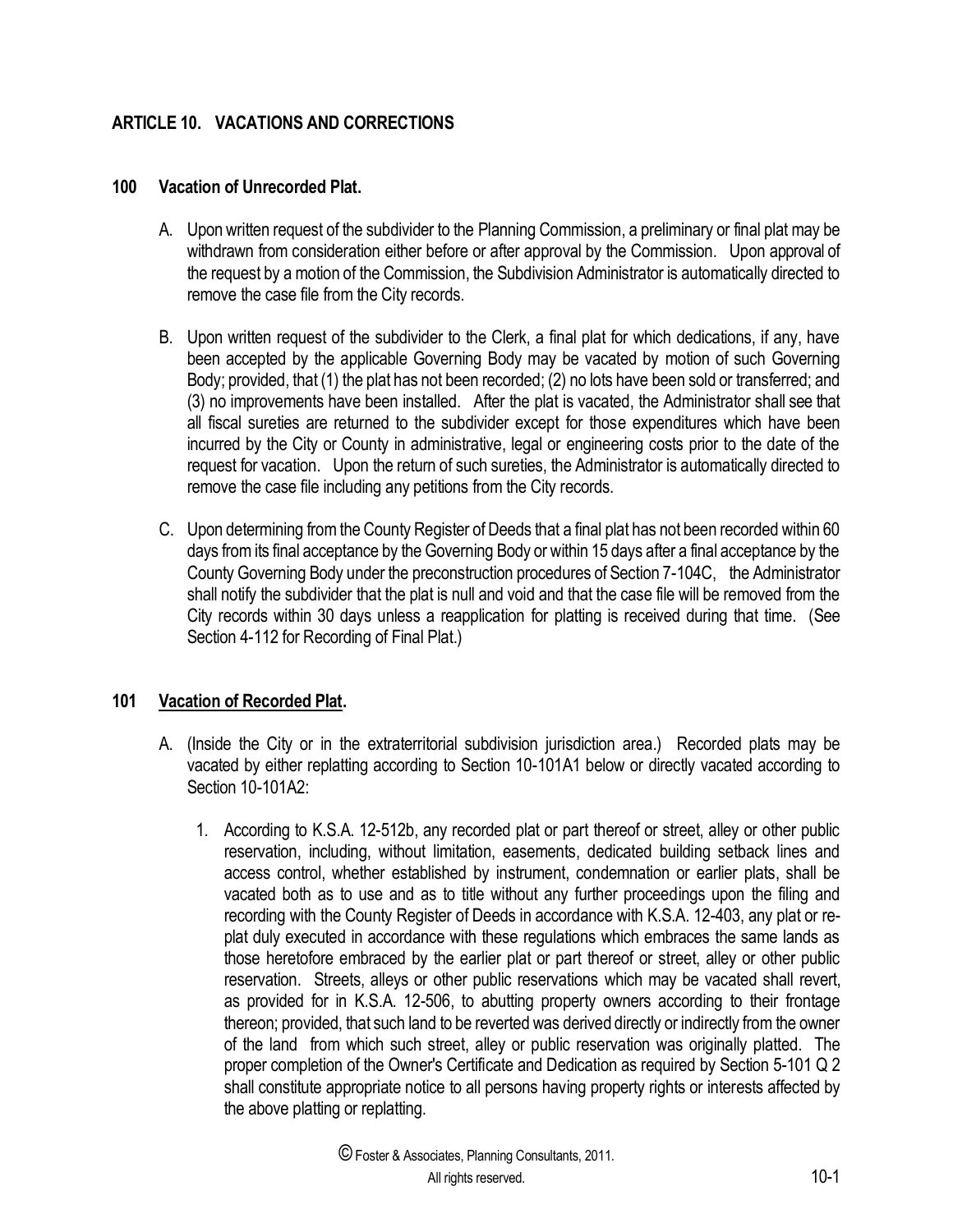- 2. Recorded plats may also be vacated without replatting. The procedure is the same as provided for in Section 10-103.
- **102 Correction of Platting Errors.** According to K.S.A. 12-420, procedures are provided to correct certain platting errors. If, after recording a final plat, an error is found in distances, angles, bearings, subdivision or street names, block or lot numbers, the computation of dimension or elevation or other details of the plat, except in connection with the outer boundaries of the plat, and if the property described in that part of the plat containing the error is under the ownership of the person who caused the plat to be prepared, the applicable City or County Engineer, after substantiation of the existence of the error, may file an affidavit with the County Register of Deeds that the error was made. The affidavit shall describe the nature and extent of the error and the appropriate correction. The Register of Deeds shall record the affidavit and shall place in the margin of the recorded plat a notation that the affidavit has been filed, the date of filing and the book and page where it is recorded. The filing of the affidavit shall correct any such errors, but shall have no effect on the validity of the plat or any property interest recorded by reference thereto. A copy of the recorded affidavit shall be filed with the Subdivision Administrator. The City will bill the person requesting the correction for engineering costs and recording fees.

### **103 Vacation of Streets, Alleys, Easements and Plats.**

l

- A. (Inside the City only.) According to K.S.A. 12-504 and 505, the following procedures are provided to vacate streets, alleys or other public reservations such as, but not limited to public easements, dedicated building setback lines, access control, or a part thereof, and including all or parts of recorded plats:\*
	- 1. Petitions for vacations received from the Governing Body, the owner of platted land or the owner of land adjoining on both sides of any street, alley, easement or other public reservation may be filed with the Clerk and transmitted to the Subdivision Administrator for processing. All may nongovernmental petitioners will be billed a processing fee. (See Section 3-109 for Fees.) The Planning Commission shall give public notice of a hearing on a proposed vacation by publication once in the official city newspaper by the Subdivision Administrator. At least **20 days shall elapse** between the date of such publication and the date set for such hearing. Such notice shall state (1) the nature of the vacation petition, (2) the legal description of the property and (3) the date, time and place for the hearing before the Planning Commission. The notice may contain the information that the hearing may be adjourned from time to time upon a motion to continue in the future at some stated date, time and place. Furthermore, the Commission by rule shall mail a notice to all affected utility providers; all owners of land proposed for vacation; all landowners abutting a street, alley or easement including any segment remaining open; and owners on the opposite side of the street from vacations of setbacks and access control. The petitioner(s) shall provide a list of such landowners as required by the Subdivision Administrator, including names, addresses and zip codes. Such notice to providers and landowners shall be mailed so that at least **20 days shall elapse** between the mailing date and the hearing date.

<sup>\*</sup>Note: The same statutory procedure may be used to exclude a portion of land from the boundaries of the City, i.e., the land could also be "deannexed".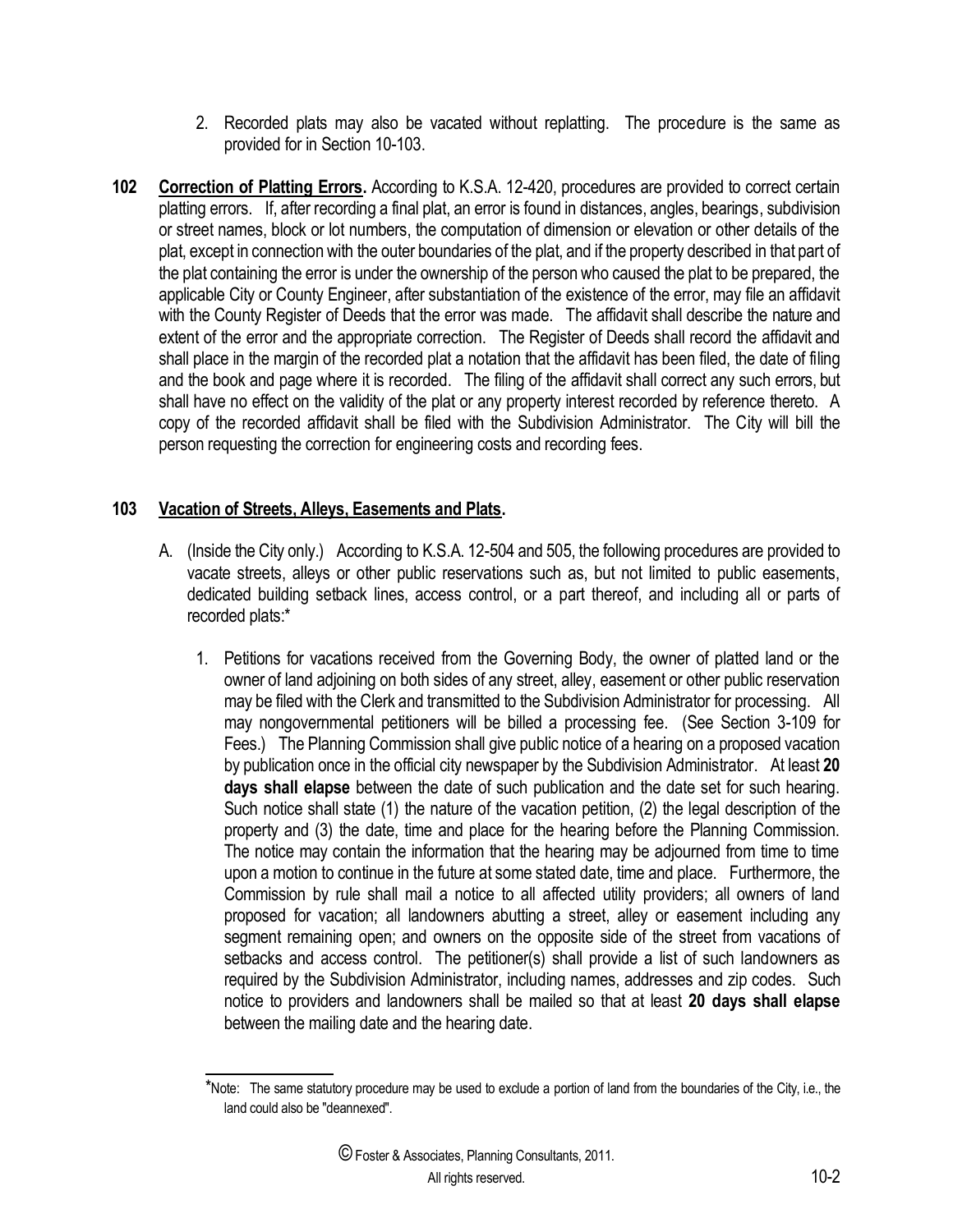- 2. The Planning Commission shall hold a public hearing to consider a recommendation to the Governing Body as to whether the vacation should be approved or disapproved and with or without conditions attached. At the hearing, the Planning Commission shall hear such testimony as may be presented or as may be required in order to fully understand the true nature of the petition and the propriety of recommending the same. If the Planning Commission determines from the testimony presented that:
	- a. due and legal notice has been given;
	- b. no private rights will be injured or endangered;
	- c. the public will suffer no loss or inconvenience; and
	- d. in justice to the petitioner(s) the vacation should be granted;

then, the Planning Commission shall recommend that such vacation be approved and entered at length in the minutes. Such recommendation may provide for the reservation to the City and/or the owners of any lesser property rights for public utilities, rights of way and easements for public service facilities originally located in such vacated land or planned for the future. The recommendation may be conditioned upon the petitioner's responsibility to remove or relocate all underground or surface utilities or paving in or on the vacated land. The petition shall not be recommended by the Planning Commission nor granted by the Governing Body if a written objection is filed with the Clerk, at or before the hearing, by any owner who would be a proper party to the petition, but has not joined therein. Furthermore, when only a portion of a street, alley or public reservation is proposed to be vacated, the petition shall not be recommended by the Planning Commission nor granted by the Governing Body if a written objection is filed with the Clerk by any owner of lands which adjoin the portion to be vacated. The recommendation of the Planning Commission to the Governing Body shall be made in the same manner as provided by K.S.A. 12-752 for the submission and approval of a final plat. (See Sections 4-107 and 108 for the 60-day time period for consideration of a plat and Section 4-110 for Governing Body approval procedure.) The Planning Commission shall announce at their hearing when the Governing Body will consider the recommendation on the vacation.

Following the approval of the vacation by the Governing Body in the form of an order, the Clerk shall certify a copy of the order to the County Register of Deeds; however, such certification shall be withheld until such time as any conditions attached to the order have been satisfied. The Register of Deeds shall note on the recorded plat of the "townsite," i.e., the City, or the applicable platted addition, the words, "canceled by order" or "canceled in part by order" and give the book and page where recorded.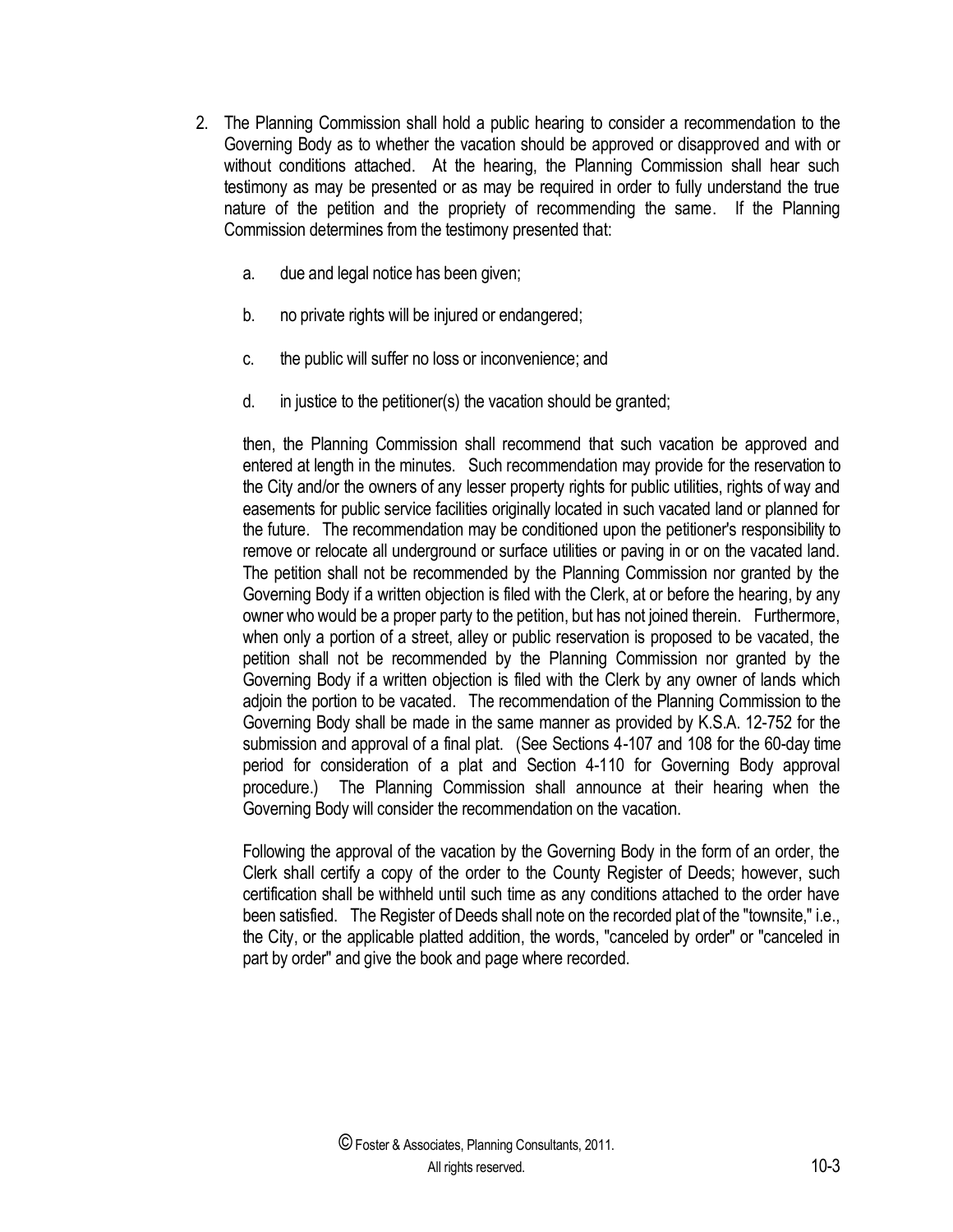## B. (In the extraterritorial subdivision jurisdiction area only.)

According to K.S.A. 58-2613 through 2615, the following procedures are provided to vacate streets, alleys, public easements or public reservations, e.g., building setback lines and access control, and including all or parts of recorded plats:

1. The owners of any platted land proposed for vacation or the adjoining owners on both sides of any street, alley, public easement or public reservation, or part thereof, may file a petition to vacate with the Board of County Commissioners. Upon such filing, the County Commissioners shall fix a date, time and place for a hearing and publish a notice in the official county newspaper. At least **20 days shall elapse** between the date of such publication and the date set for the hearing. State statutes also require that notice of the hearing be given to the City Governing Body and the Planning Commission.

If the Commissioners are satisfied at the hearing that:

- a. proper notice has been given;
- b. the public will suffer no loss or inconvenience; and
- c. no private rights will be injured or endangered;

then the Commissioners shall order such vacation be made and entered in the minutes of the proceedings. Such order shall protect and provide for the property rights of public utilities, rights of way and easements for public service facilities in existence and use. No such vacation shall be granted; however, if the City Governing Body protests against such vacation. Furthermore, when only a portion of a street, alley or public reservation is proposed to be vacated, the petition shall not be granted if a written objection is filed with the County Clerk by any owner of land which adjoins the portion to be vacated. The Clerk shall record a certified copy of the order with the County Register of Deeds. The petitioner shall pay the Clerk any cost of the proceedings including publication and recording costs.

2. Prior to the above hearing by the Board of County Commissioners, the Planning Commission shall hold a public hearing to consider a recommendation to the Governing Body as to whether the vacation should be recommended for approval by the County Commissioners with or without conditions attached or protested against. The Commission by rule shall mail a notice **10 days before the hearing** to all affected utility providers; all owners of land proposed for vacation; all landowners abutting a street, alley or easement including any segment remaining open; owners on the opposite side of the street from vacations of setbacks and access control; and the County Engineer. The petitioner(s) shall provide a list of such landowners as required by the Subdivision Administrator, including names, addresses and zip codes. All nongovernmental petitioners will be billed a processing fee. (See Section 3-109 for fees.) The Planning Commission shall announce